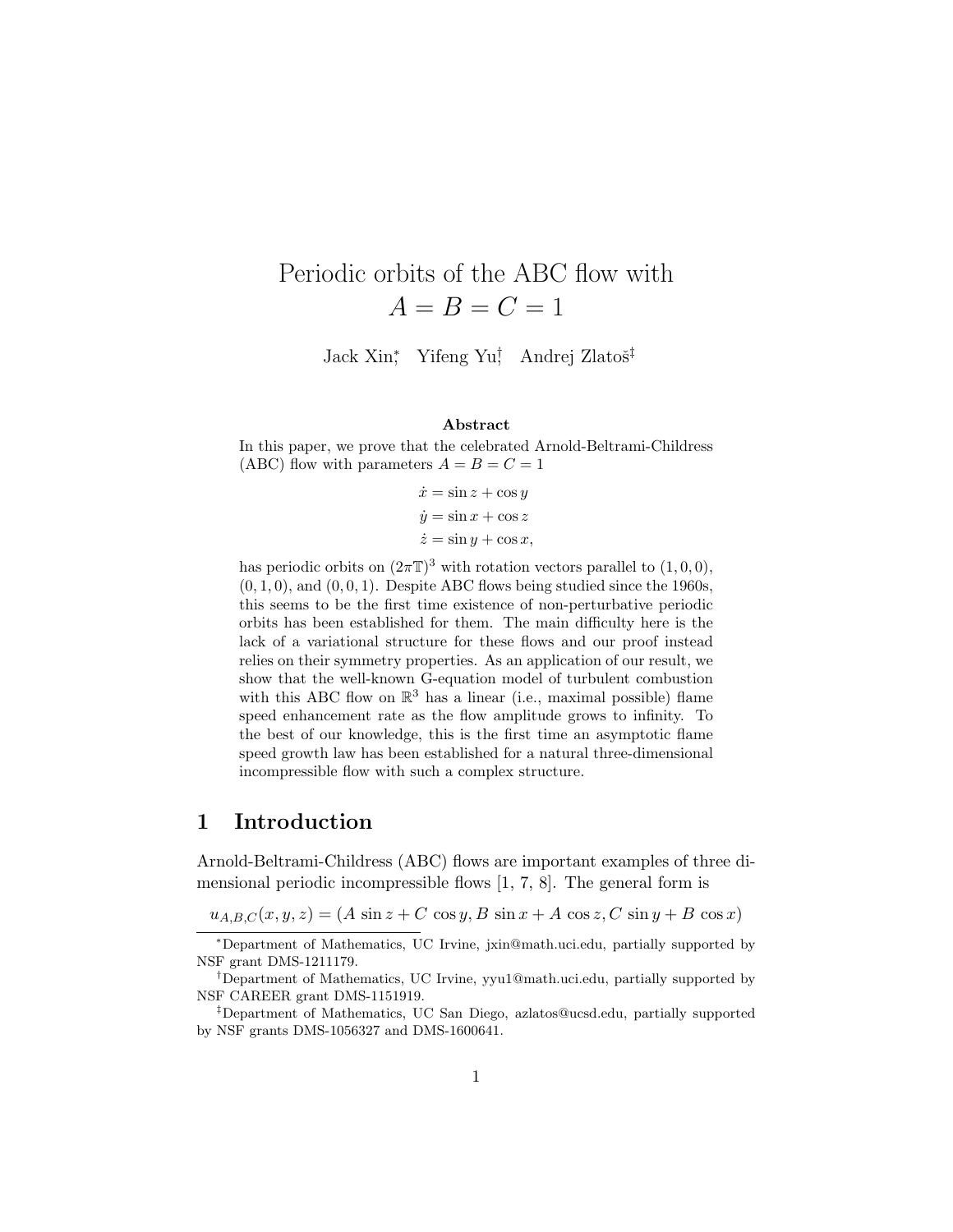with  $A, B, C \in \mathbb{R}$  some given parameters. These flows are steady solutions of the Euler equation, and the corresponding system of ODE

$$
\dot{X}(t) = u_{A,B,C}(X(t))
$$

becomes integrable when one of the parameters is zero. We refer the reader to [7] and to Section 2.6 in [5] for more background information.

The most interesting case is when  $A = B = C = 1$  (the 1-1-1 ABC flow), introduced by Childress [3, 4] in connection with dynamo studies. The 1- 1-1 ABC flow system is known to be chaotic in the sense that a web of chaos occupies a (fairly complex) region of the phase space, as seen from the Poincaré section plots of Figure 10 in [7]. Though chaotic orbits for other ABC parameters have been identified analytically (see, e.g., [1, 16]), it is not known how to construct them rigorously for the 1-1-1 ABC flow. In fact, despite the study of ABC flows going back to the 1960s, we are not aware of any previous non-perturbative results involving even non-chaotic orbits (e.g., periodic ones). This is likely due to the lack of a variational structure of ABC flows, which means that classical variational approaches, such as the critical point theory [12], do not apply to them.

In this paper we address the question of existence of periodic orbits for the 1-1-1 ABC flow system. We prove here that for each standard basis vector  $e$ , this flow does in fact have unbounded orbits that are periodic up to shifts by  $2\pi\mathbb{Z}$ -multiples of e.

Besides this question being of independent interest, our work is also motivated by recent progress and open questions in the study of flame speed enhancement by turbulent fluid motion in combustion models (see, e.g., [15, 17]), especially in three spatial dimensions. Indeed, linear (and hence maximal possible) growth of flame front speeds as the amplitude of the flow grows has been proved to be related to the existence of unbounded (roughly) "periodic" orbits of the turbulent flow (see below), rather than to existence of chaotic orbits (which one might expect). The study of the former orbits thus becomes natural, and is a distinct departure from the long history of the study of chaos in ABC flows.

Note that since the 1-1-1 ABC flow is not a small perturbation of an integrable case, classical dynamical systems tools, (such as KAM, Melnikov analysis, or Smale horseshoe) are difficult if not entirely impossible to apply. Nevertheless, using a careful analysis of the orbits of the flow inside a triangular prism region (see Figure 1) and certain symmetries of the flow, we are able to establish the following main result of this paper.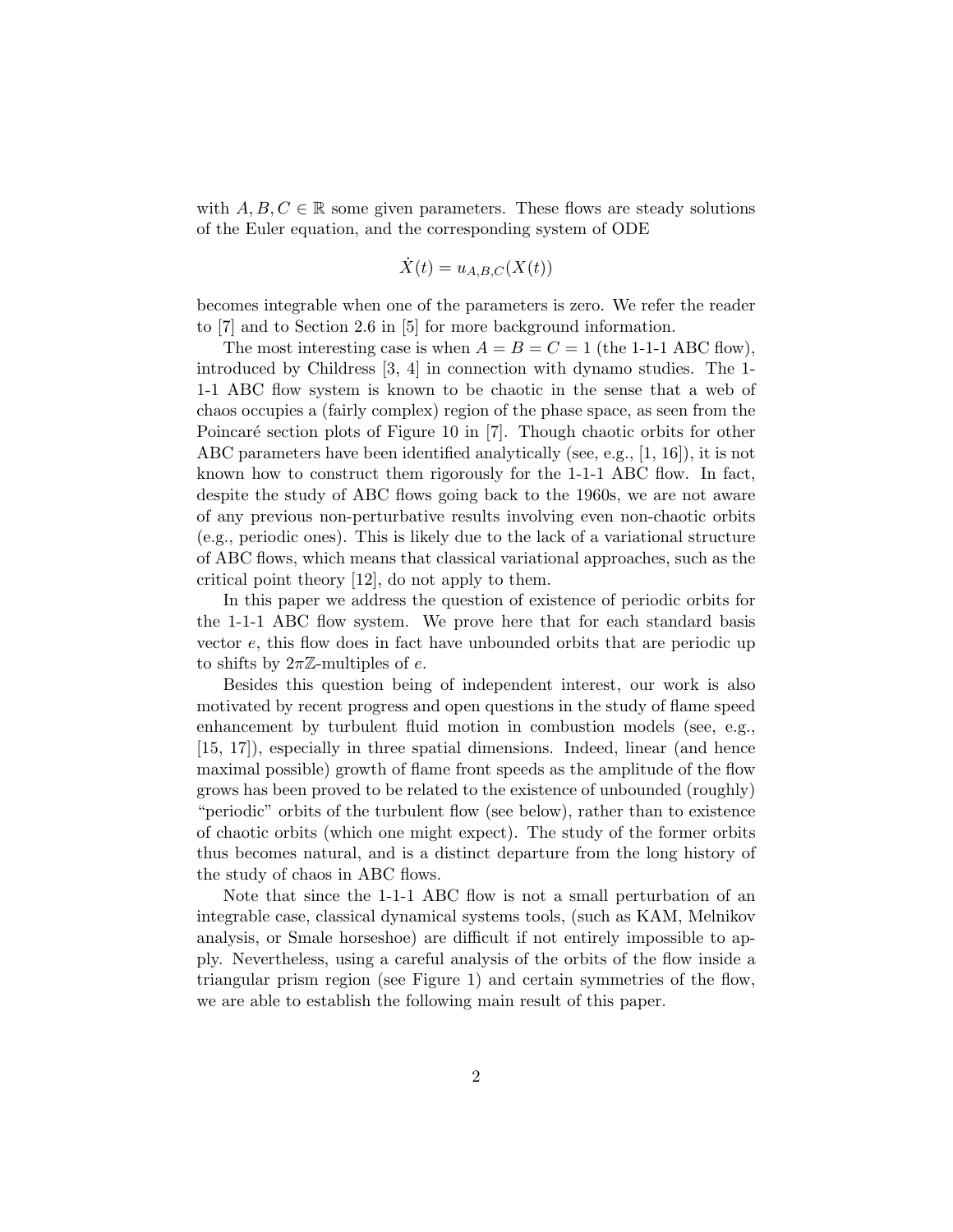**Theorem 1.1** There exists  $t_0 > 0$  and a solution  $X(t) = (x(t), y(t), z(t))$ to the 1-1-1 ABC flow system such that for each  $t \in \mathbb{R}$  we have

$$
X(t + t_0) = X(t) + (2\pi, 0, 0).
$$

Then  $Y(t) = (z(t), x(t), y(t))$  and  $Z(t) = (y(t), z(t), x(t))$  are clearly also solutions and satisfy

$$
Y(t+t_0) = Y(t) + (0, 2\pi, 0)
$$
 and  $Z(t+t_0) = Z(t) + (0, 0, 2\pi).$ 

Remarks. 1. Then  $\tilde{X}(t) = X(-t) - (\pi, \pi, \pi), \ \tilde{Y}(t) = Y(-t) - (\pi, \pi, \pi),$ and  $\tilde{Z}(t) = Z(-t) - (\pi, \pi, \pi)$  are also solutions and they satisfy  $\tilde{X}(t + t_0) =$  $\tilde{X}(t)-(2\pi, 0, 0), \tilde{Y}(t+t_0)=\tilde{Y}(t)-(0, 2\pi, 0),$  and  $\tilde{Z}(t+t_0)=\tilde{Z}(t)-(0, 0, 2\pi).$ 

2. Our method can be adjusted to obtain unbounded "periodic" orbits along the x, y and z directions for some other values of  $A, B, C$ . For instance, if A, B and C are all close to 1, then this follows from the proof of our result via a simple perturbation argument. Another example is the case  $0 < A \ll 1$ and  $B = C = 1$ , which is a perturbation of the integrable case  $A = 0$  and  $B = C = 1$ . We note that the corresponding system now possesses a large KAM region as well as a chaotic thin layer near the separatrix walls of the integrable flow (i.e., near  $\{\sin y + \cos x = 0\}$ ), and we refer to [10] for both theoretical and numerical analysis of this case.

Applications to combustion models. Finding the turbulent flame speed (or effective burning velocity) is one of the most important unsolved problems in turbulent combustion. Roughly speaking, turbulent flame speed is the flame propagation speed in the presence of (and enhanced by) a strong flow of the ambient fluid medium. Two typical examples are the spread of wildfires fanned by winds and combustion of rotating air-gasoline mixtures inside internal combustion engines.

For simplicity, let us assume that the flow velocity profile  $V : \mathbb{R}^n \to \mathbb{R}^n$ is smooth, periodic, and incompressible (i.e.,  $\nabla \cdot V = 0$ ). A well-known approach to the study of flame propagation and turbulent flame speed is the G-equation model (see, e.g., [11, 13]), the level set Hamilton-Jacobi equation

$$
G_t + KV(x) \cdot \nabla G + s_l|\nabla G| = 0,
$$

with  $K \geq 0$  the amplitude of the turbulent flow and  $s_l > 0$  the laminar flame speed. A basic question is to understand how the turbulent flame speed depends on the flow amplitude as  $K \to \infty$  (i.e., for strong flows). Let  $s_T(p, K)$  be the turbulent flame speed given by the G-equation model along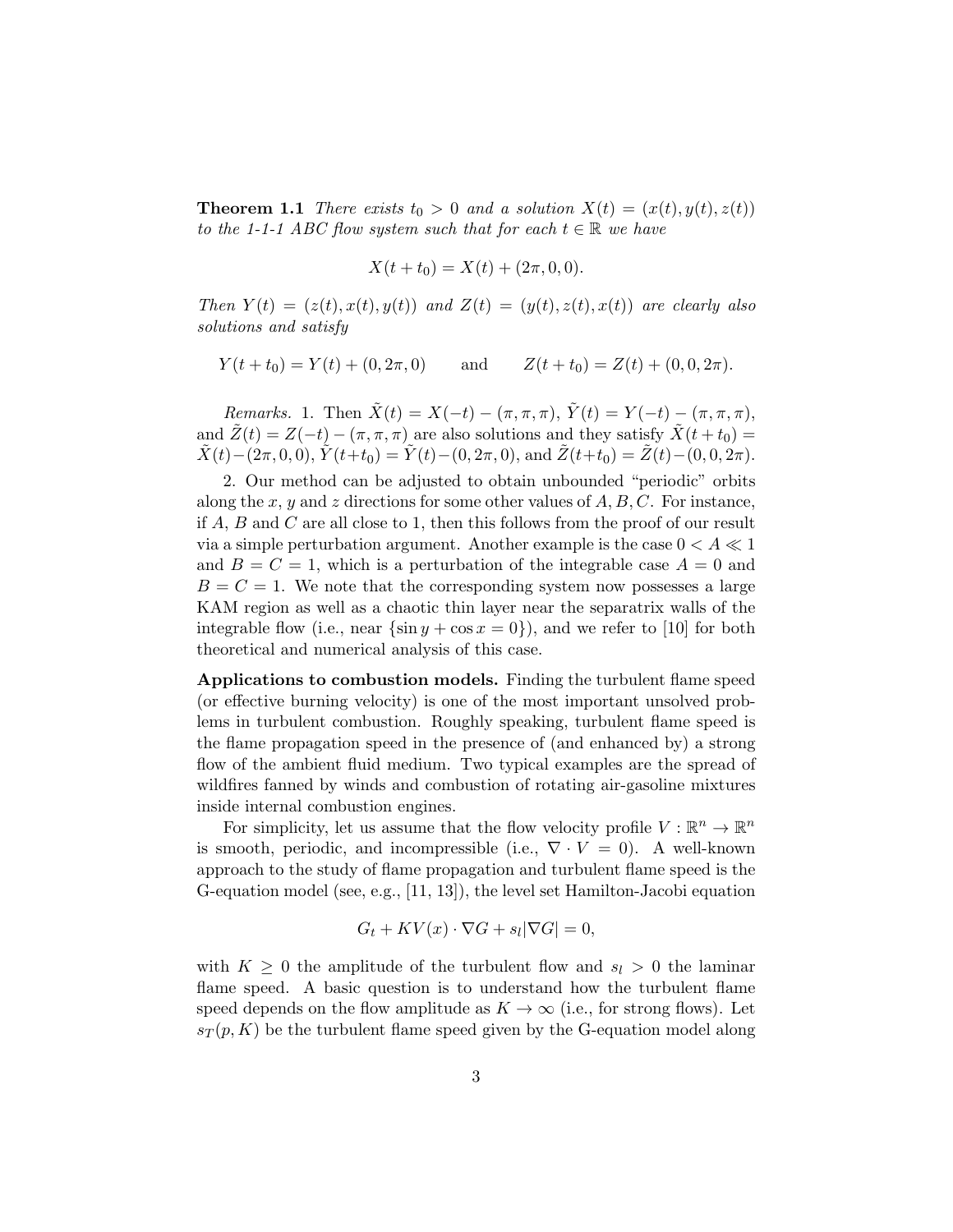a fixed unit direction  $p \in \mathbb{R}^n$  (see [15] for the precise definition and further references). Then it is proved in [15] that

$$
\lim_{K \to \infty} \frac{s_T(p, K)}{K} = \max_{\{\xi \mid \xi = V(\xi)\}} \limsup_{t \to \infty} \frac{p \cdot \xi(t)}{t}.
$$

In particular,  $s_T(p, K)$  grows linearly (which is the maximal possible growth rate) as  $K \to \infty$  precisely when there exists an orbit of  $\xi = V(\xi)$  which travels roughly linearly in the direction p.

This yields the following corollary of Theorem 1.1 (and of Remark 1), which is to the best of our knowledge the first time an asymptotic turbulent flame speed growth law has been established for a natural three-dimensional incompressible flow with such a complex structure.

**Corollary 1.1** If V is the 1-1-1 ABC flow, then for any  $p \in \mathbb{R}^3$  we have

$$
\lim_{K \to \infty} \frac{s_T(p, K)}{K} > 0,
$$

We note that another well-known model used in the study of turbulent flame speeds involves traveling front solutions of the reaction-advectiondiffusion equation

$$
T_t + KV(x) \cdot \nabla T = d\Delta T + f(T).
$$

Here T represents the temperature of the reactant,  $d > 0$  is the molecular diffusivity, and f is a nonlinear reaction function (see, e.g., [2, 14]). Consider the case of a KPP reaction  $f$  (e.g.,  $f(T) = T(1 - T)$ ) and let  $c^*(p, K)$  be the turbulent flame speed in the direction  $p$  given by this model (i.e., the minimal speed of a traveling front in direction  $p$ ; see [2, 14] for details). It is established in [17] that

$$
\lim_{K \to \infty} \frac{c^*(p, K)}{K} = \sup_{w \in \Gamma} \int_{\mathbb{T}^n} (V \cdot p) w^2 dx,
$$

where

$$
\Gamma = \left\{ w \in H^{1}(\mathbb{T}^{n}) \, \middle| \, V \cdot \nabla w = 0 \, \& \, ||w||_{L^{2}(\mathbb{T}^{n})} = 1 \, \& \, ||\nabla w||^{2}_{L^{2}(\mathbb{T}^{n})} \leq f'(0) \right\}.
$$

Hence, in contrast to the G-equation model, one now needs a positive measure of orbits of  $\dot{\xi} = V(\xi)$  which travel roughly linearly in the direction p to obtain linear-in- $K$  turbulent flame speed enhancement. Such *percolating* flows were first shown to linearly enhance turbulent flame speeds in [6, 9].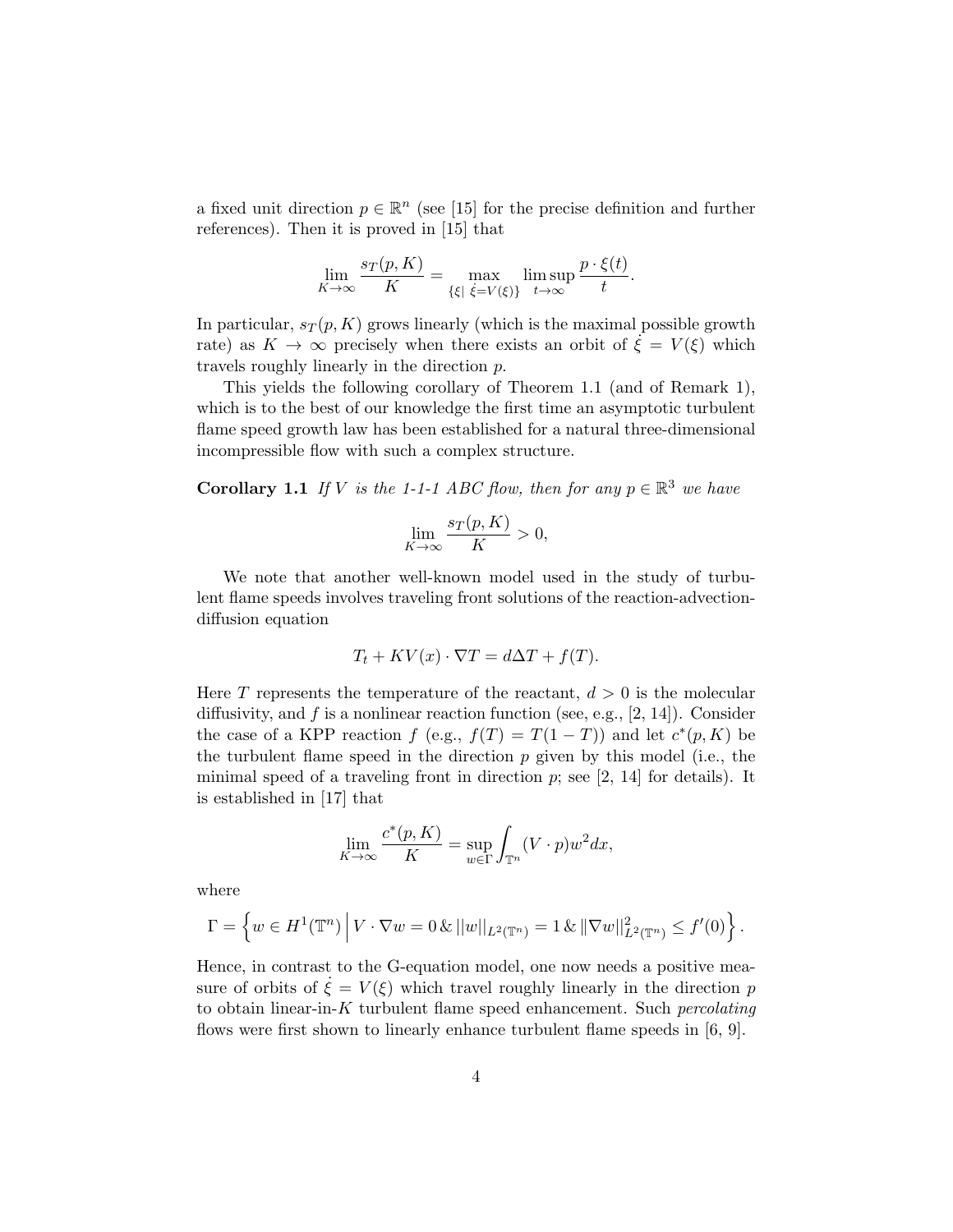When  $n = 2$ , stability of periodic orbits was used in [15] to establish that  $\lim_{K \to \infty} \frac{c^*(p,K)}{K} = 0$  if and only  $\lim_{K \to \infty} \frac{s_T(p,K)}{K} = 0$ . However, this is not true in general in three dimensions. An example from [15] is the so-called Robert cell flow, for which  $\lim_{K\to\infty}\frac{s_T(p,K)}{K} > 0$  and  $\lim_{K\to\infty}\frac{c^*(p,K)}{K} = 0$ when  $p = (0, 0, 1)$ .

The analysis becomes much more difficult for the much more interesting 1-1-1 ABC flow due to the presence of chaotic structures. Nevertheless, numerical simulations suggest that there are "vortex tubes" composed of orbits which travel roughly linearly in the  $\pm x$ ,  $\pm y$ , and  $\pm z$  directions [7], suggesting that  $c^*(p, K)$  should also grow linearly in K for each p. One could expect to find such vortex tubes, if they indeed exist, in the vicinity of the "periodic" orbits constructed in this paper, but a rigorous proof of their existence is currently not known, and is expected an order of magnitude harder than KAM.

## 2 Proof of Theorem 1.1

Let R be the open triangle in the xy-plane with vertices  $(0, -\frac{\pi}{2})$  $(\frac{\pi}{2}), (0, \frac{3\pi}{2})$  $\frac{5\pi}{2}),$  $(-\pi, \frac{\pi}{2})$ , and let  $D = R \times (0, \frac{\pi}{2})$  $\frac{\pi}{2}$ ). Our proof is based on showing that there exists a solution  $X_{\bar{a}}$  to the 1-1-1 ABC flow system which starts from  $(-\frac{\pi}{2})$  $(\frac{\pi}{2},0,\bar a)$ for some  $\bar{a} \in [0, \frac{\pi}{2}]$  $\frac{\pi}{2}$ ) and passes through the segment  $\{(0, y, \frac{\pi}{2}) | y \in [-\frac{\pi}{2}]$  $\frac{\pi}{2}, \frac{3\pi}{2}$  $\frac{3\pi}{2}$ ]} (see Figure 1). We do this in Step 1 below, and then use the symmetries of the flow to construct the desired solution  $X$  in Step 2.



Figure 1: The region D, rotated counter-clockwise by 90 degrees, and  $X_{\bar{a}}$ .

**Step 1:** For any  $a \in [0, \frac{\pi}{2}]$  $(\frac{\pi}{2})$ , let  $X_a(t) = (x(t), y(t), z(t))$  satisfy  $X_a(0) =$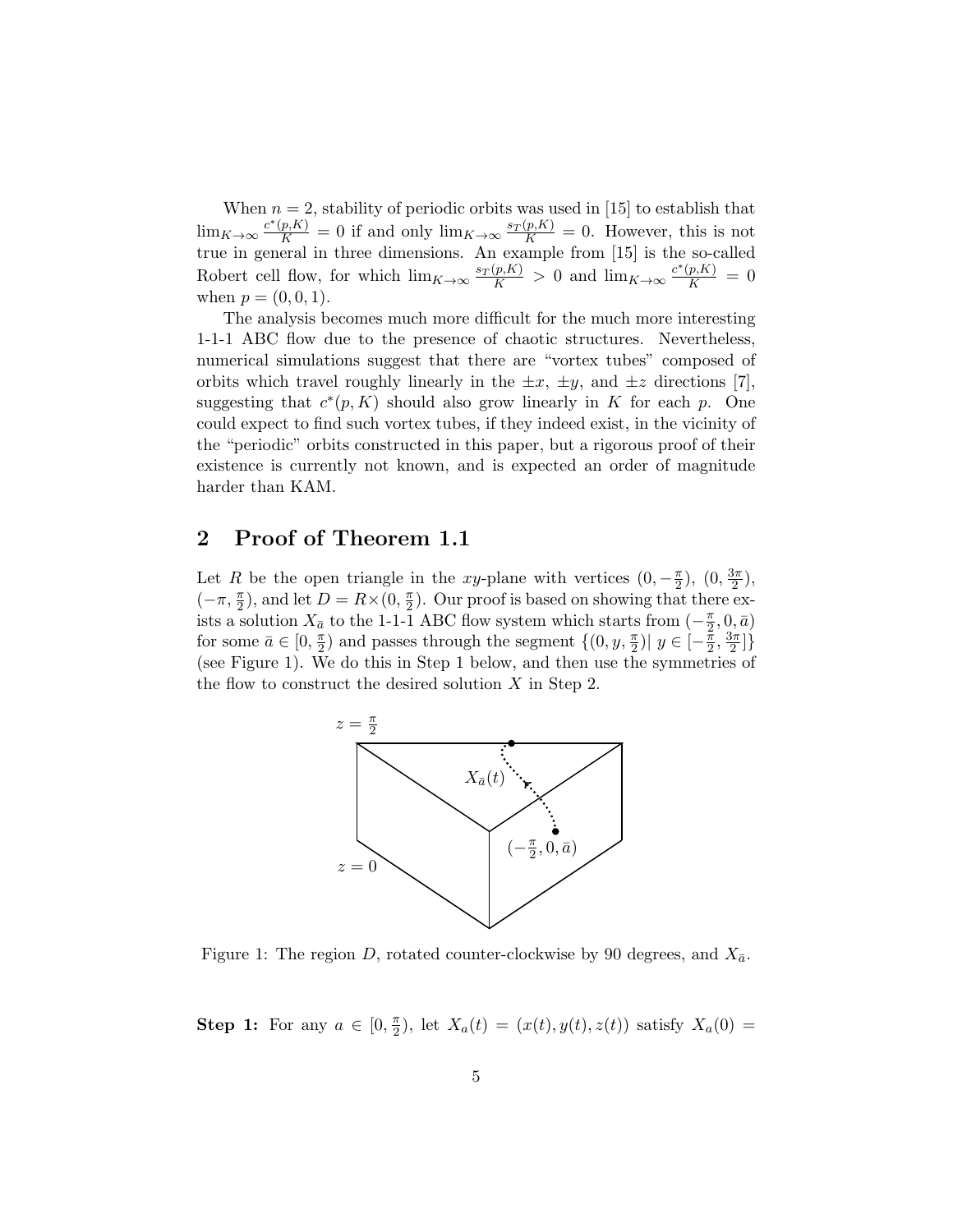$\left(-\frac{\pi}{2}\right)$  $\frac{\pi}{2}$ , 0, a) and

$$
\dot{x} = \sin z + \cos y
$$
  

$$
\dot{y} = \sin x + \cos z
$$
  

$$
\dot{z} = \sin y + \cos x.
$$

Obviously,  $(x(t), y(t)) \in R$  for all small  $t > 0$  (and any  $a \in [0, \frac{\pi}{2}]$  $(\frac{\pi}{2})$ ). Since  $\cos x + \sin y > 0$  for  $(x, y) \in R$ , we have that  $X_a(t) \in D$  for all small  $t > 0$ .

The question now is whether and where  $X_a$  will (first) exit D. Clearly  $\dot{z}(t) > 0$  when  $X_a(t) \in D$ , and we also have

$$
\dot{X}_a(t) \cdot (1, 1, 0) = \sin z(t) + \cos z(t) > 0
$$

when  $X_a(t) \in \{x + y = -\frac{\pi}{2}\}$  $\frac{\pi}{2}$ } ∩ ∂D. Hence  $X_a$  cannot exit D through either the plane  $\{z=0\}$  or the plane  $\{x+y=-\frac{\pi}{2}\}$  $\frac{\pi}{2}$ .

Let us now consider any  $T > 0$  such that  $X_a(t) \in \overline{D} = \overline{R} \times [0, \frac{\pi}{2}]$  $\frac{\pi}{2}$  for all  $t \in [0, T]$ . The following result shows, in particular, that the first exit cannot happen through the plane  $\{y - x = \frac{3\pi}{2}\}$  $\frac{3\pi}{2}$  either.

**Lemma 2.1** We have  $y(t) < \frac{\pi}{4}$  $\frac{\pi}{4}$  for  $t \in [0, T]$ .

*Proof.* We argue by contradiction. If not, then by  $y(0) = 0$ , there are  $0 \leq t_1 \leq t_2 \leq T$  such that  $y(t) \in [0, \frac{\pi}{4}]$  $\left[ \frac{\pi}{4} \right]$  for  $t \in [t_1, t_2], y(t_1) = 0$ , and  $y(t_2) = \frac{\pi}{4}$ . Let us choose the smallest such  $t_1, t_2$ . Then  $y(t) \in [-\frac{\pi}{2}]$  $\frac{\pi}{2}$ ,  $\frac{\pi}{4}$  $\frac{\pi}{4}$  for all  $t \in [0, t_2]$  and therefore  $\dot{x}(t) \ge 0$  for  $t \in [0, t_2]$ . Therefore

$$
w(t) = x(t) + \frac{\pi}{2}
$$

satisfies  $w(0) = 0$  and  $w(t) \in [0, \frac{\pi}{2}]$  $\frac{\pi}{2}$  for  $t \in [0, t_2]$ .

In the following consider only  $t \in [t_1, t_2]$ . We have

 $\dot{z} - \dot{y} = \sin y + \cos x - \sin x - \cos z \ge \sin y + 1 - \cos z \ge \sin y \ge 0,$ 

hence  $z(t) \geq y(t)$  for  $t \in [t_1, t_2]$  due to  $z(t_1) \geq 0 = y(t_1)$ . Then

$$
\dot{w} = \sin z + \cos y \ge \sin y + \cos y \ge 1
$$

$$
\dot{y} = \cos z - \cos w \le 1 - \cos w \le \min\left\{\frac{w^2}{2}, 1\right\}
$$

since  $w \in [0, \frac{\pi}{2}]$  $\frac{\pi}{2}$ . In particular,  $\dot{y} \leq 1$  shows that  $t_2 - t_1 \geq \frac{\pi}{4}$  $\frac{\pi}{4}$ . Let us now consider three cases.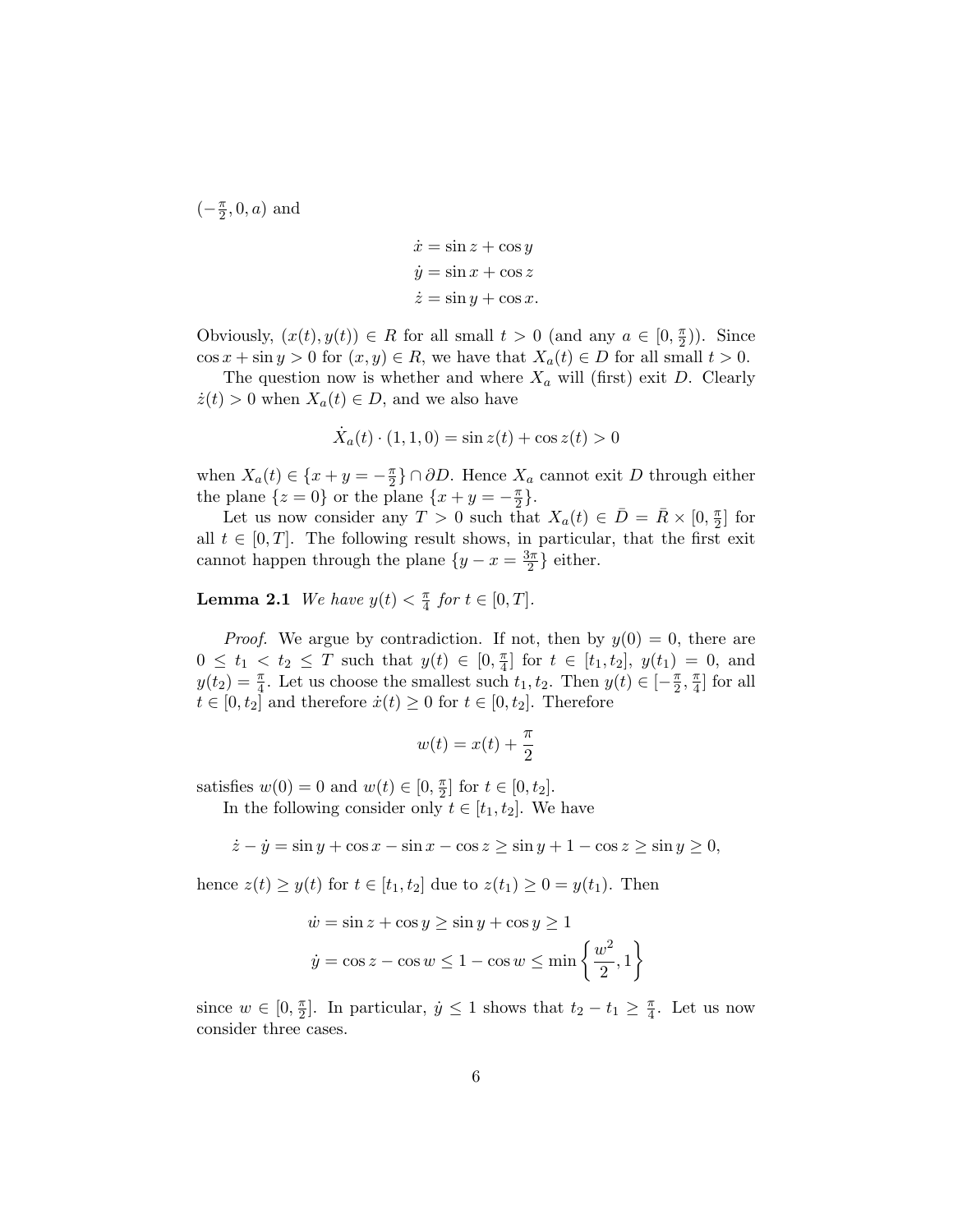Case 1:  $w(t_1) \geq \frac{\pi}{3}$  $\frac{\pi}{3}$ . Then  $\dot{w} \ge 1$  shows  $w(t_2) \ge \frac{7\pi}{12} > \frac{\pi}{2}$  $\frac{\pi}{2}$ , a contradiction.

Case 2:  $w(t_1) < \frac{\pi}{3}$  $\frac{\pi}{3}$  and  $w(t_2) \leq \frac{\pi}{3}$  $\frac{\pi}{3}$ . We have  $\dot{y} \leq \dot{w} \frac{w^2}{2}$  $\frac{v^2}{2}$ , which after integration over  $[t_1, t_2]$  yields  $y(t_2) \leq \frac{1}{6}w^3(t_2) \leq \frac{\pi^3}{162} < \frac{\pi}{4}$  $\frac{\pi}{4}$ , a contradiction.

Case 3:  $w(t_1) < \frac{\pi}{3}$  $\frac{\pi}{3}$  and  $w(t_2) > \frac{\pi}{3}$  $\frac{\pi}{3}$ . Then there exists  $t^* \in [t_1, t_2]$  such that  $w(t^*) = \frac{\pi}{3}$ , and the computation in Case 2 shows  $y(t^*) \leq \frac{\pi^3}{162}$ . Then

$$
y(t_2) - y(t^*) \ge \frac{\pi}{4} - \frac{\pi^3}{162} > \frac{\pi}{6} = \frac{\pi}{2} - \frac{\pi}{3} \ge w(t_2) - w(t^*),
$$

a contradiction with  $\dot{w} \geq 1 \geq \dot{y}$  on  $[t_1, t_2]$ . The proof is finished.  $\Box$ 

**Lemma 2.2** If  $a = 0$ , then  $x(t) + \frac{\pi}{2} > z(t)$  for all  $t \in (0, T]$ .

*Proof.* Again let 
$$
w(t) = x(t) + \frac{\pi}{2}
$$
. From  $w(0) = y(0) = z(0) = 0$  and  
\n
$$
\dot{w} = \sin z + \cos y
$$
\n
$$
\dot{z} = \sin w + \sin y
$$

we have  $\dot{w}(0) > \dot{z}(0)$ , hence  $w(t) > z(t)$  for all small  $t > 0$ . Assume that there is  $t^* \in (0,T]$  such that  $w(t^*) = z(t^*)$  and  $w > z$  on  $(0,t^*)$ . Lemma 2.1 shows that  $\cos y > \sin y$  on [0, T], so

$$
0 \ge \dot{w}(t^*) - \dot{z}(t^*) > \sin z(t^*) - \sin w(t^*) = 0,
$$

a contradiction.  $\Box$ 

Lemma 2.1 implies  $\cos y \ge 0$  on [0, T]. Since  $z(t) \in (0, \frac{\pi}{2})$  $\frac{\pi}{2}$  and  $\dot{z}(t) > 0$ for  $t \in (0,T]$ , it follows that  $\dot{x}$  is bounded below by a positive constant on  $[\delta, T]$  for each  $\delta > 0$ . Hence  $X_a$  will reach  $\partial D$  in finite time, and we denote by  $t_a > 0$  the first such positive time. The discussion before Lemma 2.1 shows that

$$
X_a(t_a) \notin \{z = 0\} \cup \{x + y = \frac{\pi}{2}\} \cup \{y - x = \frac{3\pi}{2}\},\
$$

and hence

$$
X_a(t_a) \in \{x = 0\} \cup \{z = \frac{\pi}{2}\}.
$$

Let  $S_0, S_1$  be the sets of all  $a \in [0, \frac{\pi}{2}]$  $\frac{\pi}{2}$ ) such that  $X_a(t_a) \in \{x = 0\} \setminus \{z =$ π  $\frac{\pi}{2}$  and  $X_a(t_a) \in \{z = \frac{\pi}{2} \}$  $\{\frac{\pi}{2}\}\setminus\{x=0\}$ , respectively. We have  $S_0\neq\emptyset\neq S_1$ since obviously  $a \in S_1$  when a is close to  $\frac{\pi}{2}$ , while Lemma 2.2 implies  $0 \in S_0$ .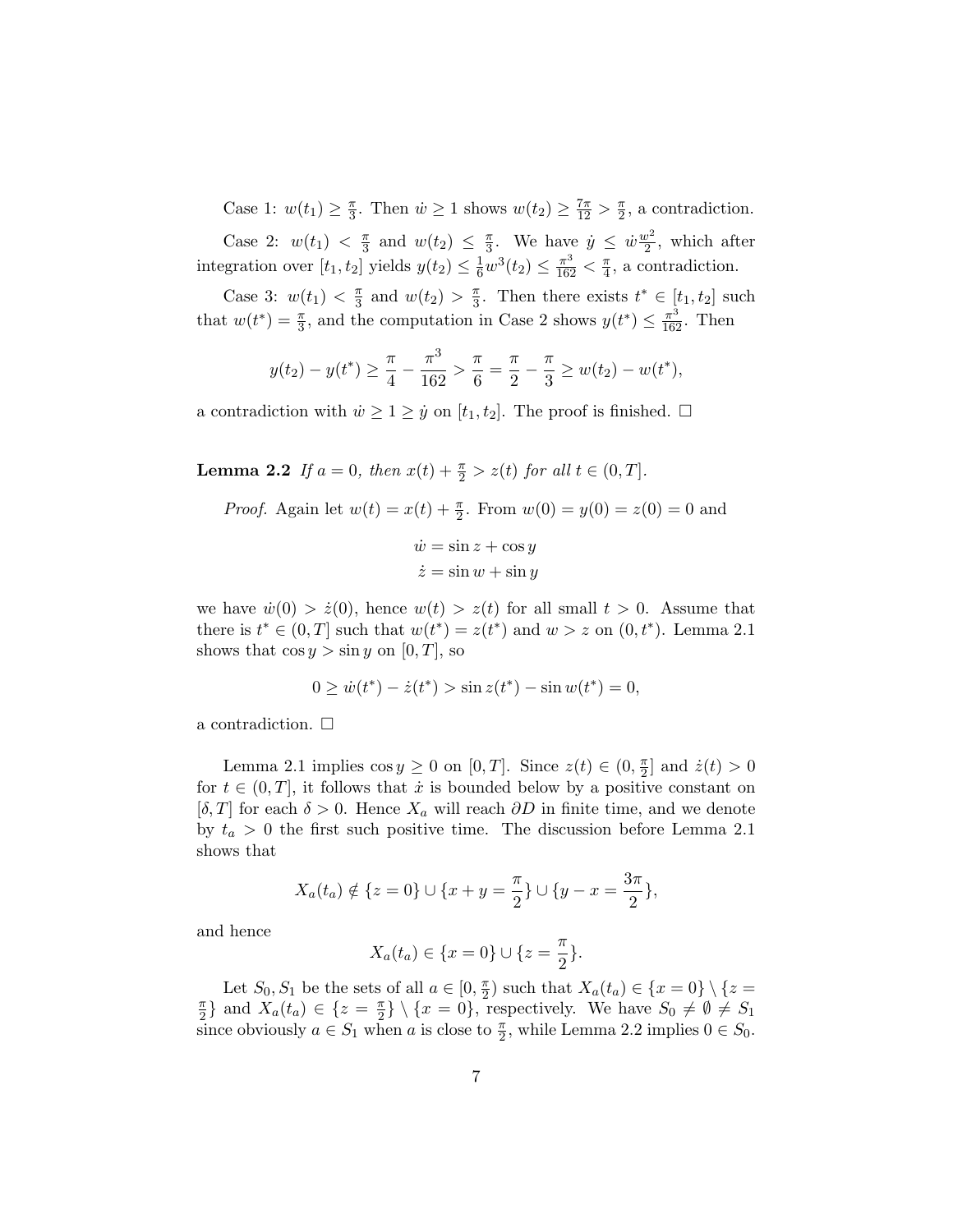Moreover,  $\dot{X}_a(t_a)$  is transversal to  $\partial D$  for any  $a \in S_0 \cup S_1$  (for  $a \in S_0$  we have  $\dot{x}(t_a) > 0$  by the argument in the last paragraph, while for  $a \in S_1$ obviously  $\dot{z}(t_a) > 0$ ). It follows that  $S_0, S_1$  are both relatively open in  $[0, \frac{\pi}{2}]$  $\frac{\pi}{2})$ and  $t_a$  and  $X_a(t_a)$  are continuous on them. Hence  $[0, \frac{\pi}{2}]$  $(\frac{\pi}{2}) \setminus (S_0 \cup S_1) \neq \emptyset$ , and then for any  $\bar{a}$  from this set we must have

$$
X_{\bar{a}}(t_{\bar{a}}) \in \partial D \cap \{x = 0\} \cap \{z = \frac{\pi}{2}\} = \left\{(0, y, \frac{\pi}{2}) \middle| y \in [-\frac{\pi}{2}, \frac{\pi}{4}]\right\}.
$$

**Step 2:** We now use the symmetry of the ABC flow to show that for any  $\bar{a}$ as above,  $X_{\bar{a}}(t) = (x(t), y(t), z(t))$  is the desired solution. For  $t \in \mathbb{R}$  let

$$
\tilde{X}(t) = (-\pi - x(-t), -y(-t), z(-t))
$$

(this is the reflection across the line  $\left(-\frac{\pi}{2}\right)$  $(\frac{\pi}{2}, 0) \times \mathbb{R}$  and

$$
\hat{X}(t) = (-x(2t_{\bar{a}} - t), y(2t_{\bar{a}} - t), \pi - z(2t_{\bar{a}} - t))
$$

(this is the reflection across the line  $\{x=0\} \cap \{z=\frac{\pi}{2}\}$  $\frac{\pi}{2}$ . Clearly, both  $\tilde{X}$ and  $\hat{X}$  are solutions to the 1-1-1 ABC flow system. Since  $\tilde{X}(0) = X_{\bar{a}}(0)$  and  $\hat{X}(t_{\bar{a}}) = X_{\bar{a}}(t_{\bar{a}})$ , we have  $X_{\bar{a}} = \tilde{X} = \hat{X}$ . Thus

$$
(x(-t_{\bar{a}}), y(-t_{\bar{a}}), z(-t_{\bar{a}})) = X_{\bar{a}}(-t_{\bar{a}}) = \tilde{X}(-t_{\bar{a}}) = \left(-\pi, -y(t_{\bar{a}}), \frac{\pi}{2}\right),
$$

and then

$$
\hat{X}(3t_{\bar{a}}) = (-x(-t_{\bar{a}}), y(-t_{\bar{a}}), \pi - z(-t_{\bar{a}})) = (\pi, -y(t_{\bar{a}}), \frac{\pi}{2}).
$$

So

$$
X_{\bar{a}}(3t_{\bar{a}}) = \hat{X}(3t_{\bar{a}}) = X_{\bar{a}}(-t_{\bar{a}}) + (2\pi, 0, 0),
$$

and it follows from  $2\pi$  periodicity of the ABC flow that

$$
X_{\bar{a}}(t + 4t_{\bar{a}}) = X_{\bar{a}}(t) + (2\pi, 0, 0).
$$

for each  $t \in \mathbb{R}$ .  $\Box$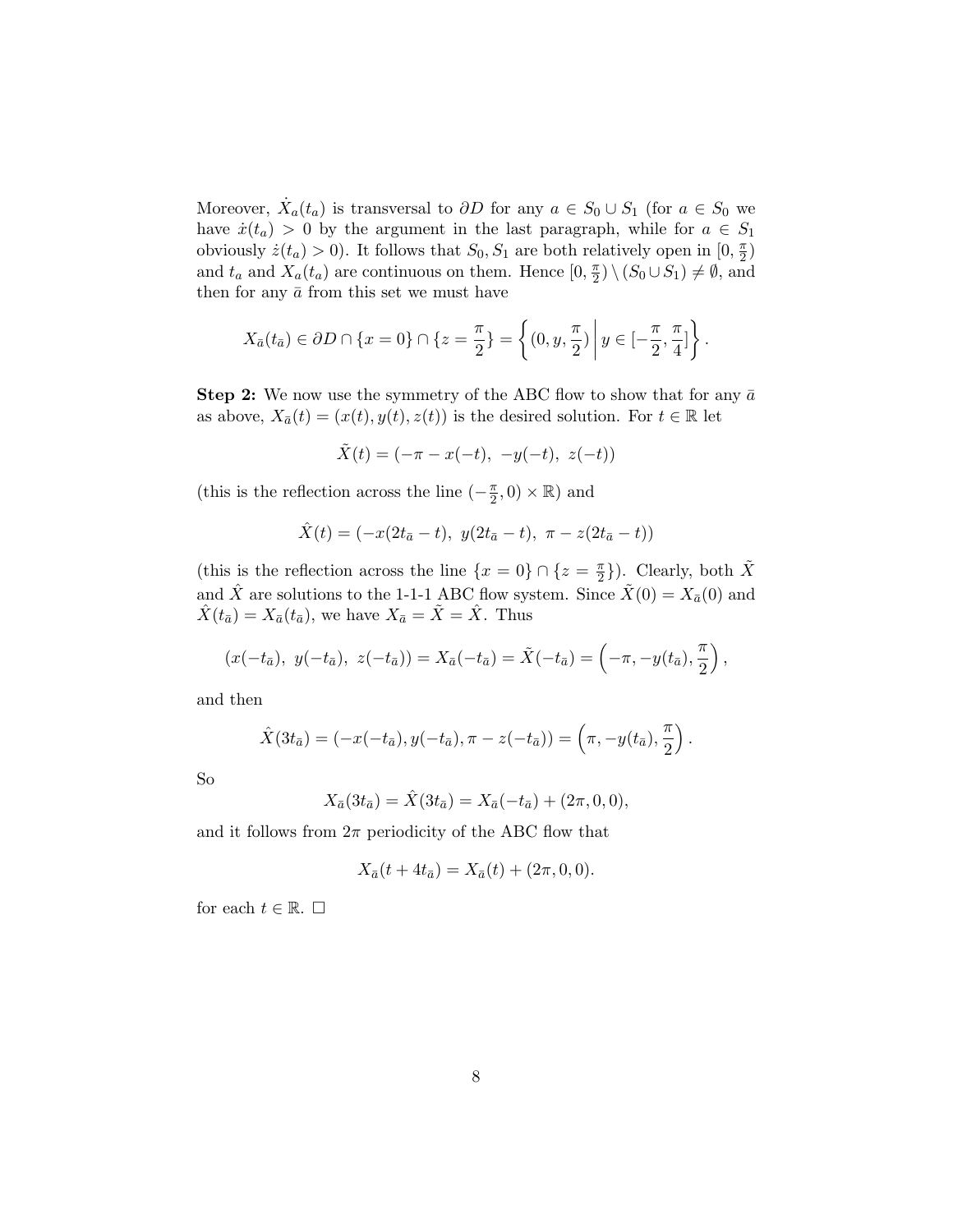## References

- [1] V. Arnold. Sur la topologie des écoulements stationaires des fluides parfaits, C.R. Acad. Sci. Paris, 261: 17-20, 1965.
- [2] H. Berestycki, The influence of advection on the propagation of fronts in reaction-diffusion equations, Nonlinear PDEs in Condensed Matter and Reactive Flows, NATO Science Series C, 569, H. Berestycki and Y. Pomeau eds, Kluwer, Doordrecht, 2003.
- [3] S. Childress, Construction of steady-state hydromagnetic dynamos. I. Spatially periodic fields. Report MF-53, Courant Institute, New York, 1967.
- [4] S. Childress, New solutions of the kinematic dynamo problems, J. Math. Phys., 11, pp. 3063-3076, 1970.
- [5] S. Childress, "Stretch, Twist, Fold: The Fast Dynamo", Lecture Notes in Physics Monographs, 1995.
- [6] P. Constantin, A. Kiselev, A. Oberman, and L.Ryzhik, Bulk burning rate in passive-reactive diffusion, Arch. Ration. Mech. Anal. 154 (2000), 53–91.
- [7] T. Dombre, U. Frisch, J.M. Greene, M. Hénon, A. Mehr, A.M. Soward, Chaotic streamlines in the ABC flows, J. Fluid Mech. 167 (1986), pp. 353–391.
- [8] S. Friedlander, A. Gilbert, M. Vishik, Hydrodynamic instability for certain ABC flows, Geophys. Astrophys. Fluid Dynamics, 73 (1993), pp. 97–107.
- [9] A. Kiselev and L. Ryzhik, Enhancement of the traveling front speeds in reaction-diffusion equations with advection, Ann. Inst. H. Poincaré Anal. Non Linéaire, 18, 2001, pp. 309–358.
- [10] T. McMillen, J. Xin, Y. Yu, A. Zlatoš, *Spiral waves, edge transport*, and front speed enhancement for ABC flows, preprint.
- [11] N. Peters, "Turbulent Combustion", Cambridge University Press, Cambridge, 2000.
- [12] P. Rabinowitz, Minimax Methods in Critical Point Theory with Applications to Differential Equations, AMS CBMS Series, No. 65, 1986.